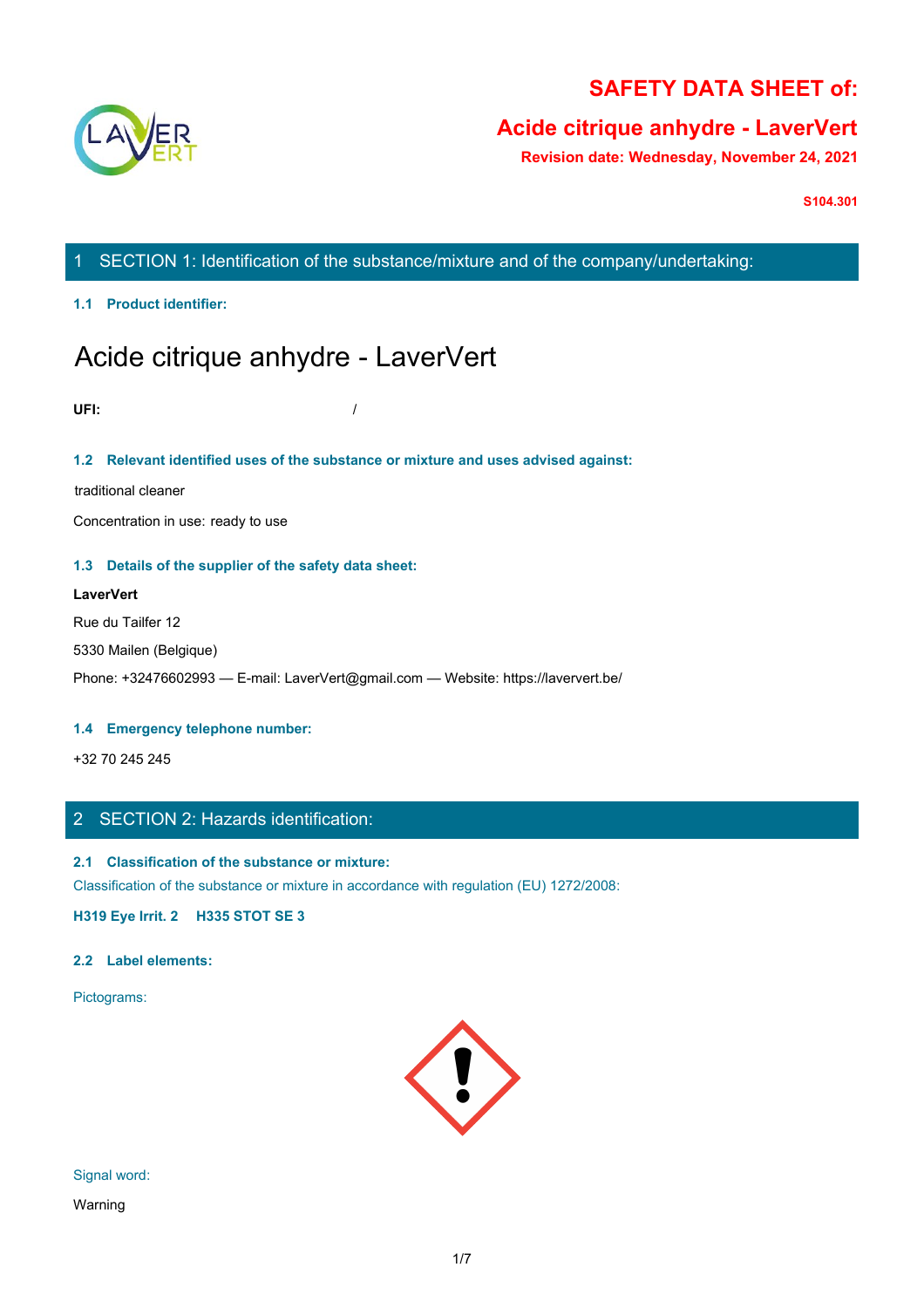### Hazard statements:

| <b>Hazard statements:</b>        |                                                                                                                                     |
|----------------------------------|-------------------------------------------------------------------------------------------------------------------------------------|
| H319 Eye Irrit. 2:               | Causes serious eye irritation.                                                                                                      |
| H335 STOT SE 3:                  | May cause respiratory irritation.                                                                                                   |
| <b>Precautionary statements:</b> |                                                                                                                                     |
|                                  |                                                                                                                                     |
| P264:                            | Wash hands thoroughly after handling.                                                                                               |
| P280:                            | Wear protective gloves, protective clothing, eye protection, face protection.                                                       |
| P305+P351+P338:                  | IF IN EYES: Rinse cautiously with water for several minutes. Remove contact<br>lenses, if present and easy to do. Continue rinsing. |
| P337+P313:                       | If eye irritation persists: Get medical advice/attention.                                                                           |
| P403+P233:                       | Store in a well-ventilated place. Keep container tightly closed.                                                                    |
| P501:                            | Dispose<br>of<br>contents/container<br>in<br>with<br>accordance<br>local/regional/national/international regulations.               |
| Contains:                        |                                                                                                                                     |
| None                             |                                                                                                                                     |
|                                  |                                                                                                                                     |

#### Contains:

### **2.3 Other hazards:**

# 3 SECTION 3: Composition/information on ingredients:

| None                                                                                                              |                   |                                                                                                  |                                                                                        |  |  |
|-------------------------------------------------------------------------------------------------------------------|-------------------|--------------------------------------------------------------------------------------------------|----------------------------------------------------------------------------------------|--|--|
| 3 SECTION 3: Composition/information on ingredients:                                                              |                   |                                                                                                  |                                                                                        |  |  |
| <b>Citric Acid</b>                                                                                                | $\leq 100 \%$     | CAS number:<br><b>EINECS:</b><br><b>REACH Registration number:</b><br><b>CLP Classification:</b> | 77-92-9<br>201-069-1<br>01-2119457026-42<br>H319 Eye Irrit. 2<br><b>H335 STOT SE 3</b> |  |  |
| For the full text of the H phrases mentioned in this section, see section 16.<br>4 SECTION 4: First aid measures: |                   |                                                                                                  |                                                                                        |  |  |
| 4.1 Description of first aid measures:                                                                            |                   |                                                                                                  |                                                                                        |  |  |
| Always ask medical advice as soon as possible should serious or continuous disturbances occur.                    |                   |                                                                                                  |                                                                                        |  |  |
| <b>Skin contact:</b>                                                                                              | Rinse with water. |                                                                                                  |                                                                                        |  |  |
| Eye contact:                                                                                                      |                   | Rinse first with plenty of water, if necessary seek medical attention.                           |                                                                                        |  |  |
| Ingestion:                                                                                                        |                   | Rinse first with plenty of water, if necessary seek medical attention.                           |                                                                                        |  |  |
| Inhalation:<br>In case of serious or continuous discomforts: remove to fresh air and seek<br>medical attention.   |                   |                                                                                                  |                                                                                        |  |  |
| 4.2 Most important symptoms and effects, both acute and delayed:                                                  |                   |                                                                                                  |                                                                                        |  |  |
| Skin contact:                                                                                                     | Redness, pain     |                                                                                                  |                                                                                        |  |  |
|                                                                                                                   |                   |                                                                                                  |                                                                                        |  |  |

# 4 SECTION 4: First aid measures:

### **4.1 Description of first aid measures:**

| <b>Skin contact:</b> | Rinse with water.                                                                                |
|----------------------|--------------------------------------------------------------------------------------------------|
| Eye contact:         | Rinse first with plenty of water, if necessary seek medical attention.                           |
| Ingestion:           | Rinse first with plenty of water, if necessary seek medical attention.                           |
| Inhalation:          | In case of serious or continuous discomforts: remove to fresh air and seek<br>medical attention. |

### **4.2 Most important symptoms and effects, both acute and delayed:**

| <b>Skin contact:</b> | Redness, pain                                               |
|----------------------|-------------------------------------------------------------|
| Eye contact:         | Redness, pain, blurred vision                               |
| Ingestion:           | Diarrhoea, headache, abdominal cramps, sleepiness, vomiting |
| Inhalation:          | Sore throat, cough, shortness of breath, headache           |

### **4.3 Indication of any immediate medical attention and special treatment needed:**

None with the contract of the contract of the contract of the contract of the contract of the contract of the contract of the contract of the contract of the contract of the contract of the contract of the contract of the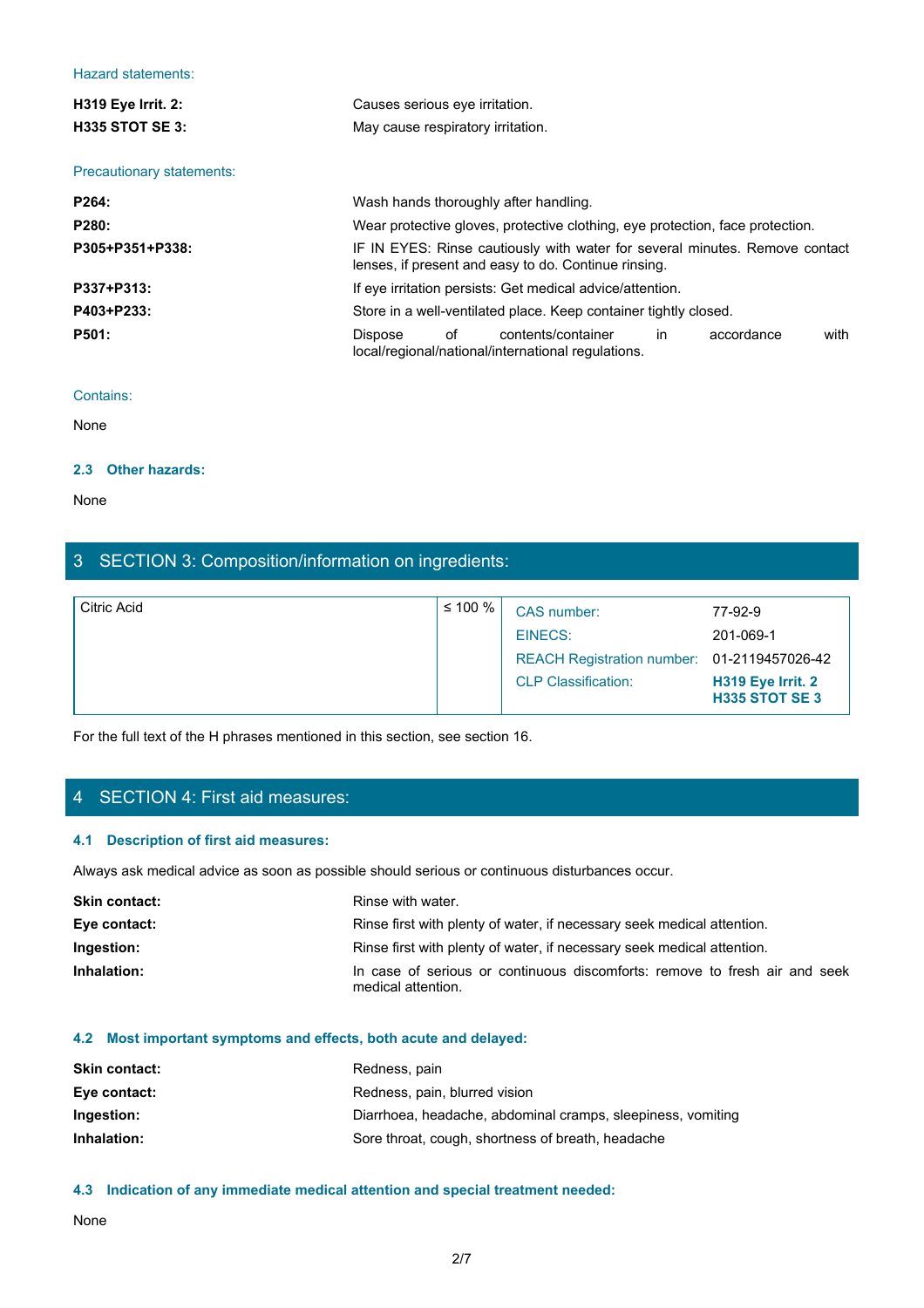# 5 SECTION 5: Fire-fighting measures:

### **5.1 Extinguishing media:**

CO2, foam, powder, sprayed water

### **5.2 Special hazards arising from the substance or mixture:**

None with the contract of the contract of the contract of the contract of the contract of the contract of the contract of the contract of the contract of the contract of the contract of the contract of the contract of the

### **5.3 Advice for firefighters:**

**Extinguishing agents to be avoided:** None

## 6 SECTION 6: Accidental release measures:

### **6.1 Personal precautions, protective equipment and emergency procedures:**

Do not walk into or touch spilled substances and avoid inhalation of fumes, smoke, dusts and vapours by staying up wind. Remove any contaminated clothing and used contaminated protective equipment and dispose of it safely.

### **6.2 Environmental precautions:**

Do not allow to flow into sewers or open water.

### **6.3 Methods and material for containment and cleaning up:**

Contain released substance, store into suitable containers. If possible, remove by using absorbent material.

### **6.4 Reference to other sections:**

For further information, check sections 8 & 13.

### 7 SECTION 7: Handling and storage:

### **7.1 Precautions for safe handling:**

Handle with care to avoid spillage.

### **7.2 Conditions for safe storage, including any incompatibilities:**

Keep in a sealed container in a closed, frost-free, ventilated room.

### **7.3 Specific end use(s):**

traditional cleaner

### 8 SECTION 8: Exposure controls/personal protection:

### **8.1 Control parameters:**

Listing of the hazardous ingredients in section 3, of which the TLV value is known

/

### **8.2 Exposure controls:**

| <b>Inhalation</b> |                                                                              |  |  |  |
|-------------------|------------------------------------------------------------------------------|--|--|--|
| protection:       | If necessary, use an air-purifying face mask in case of respiratory hazards. |  |  |  |
|                   |                                                                              |  |  |  |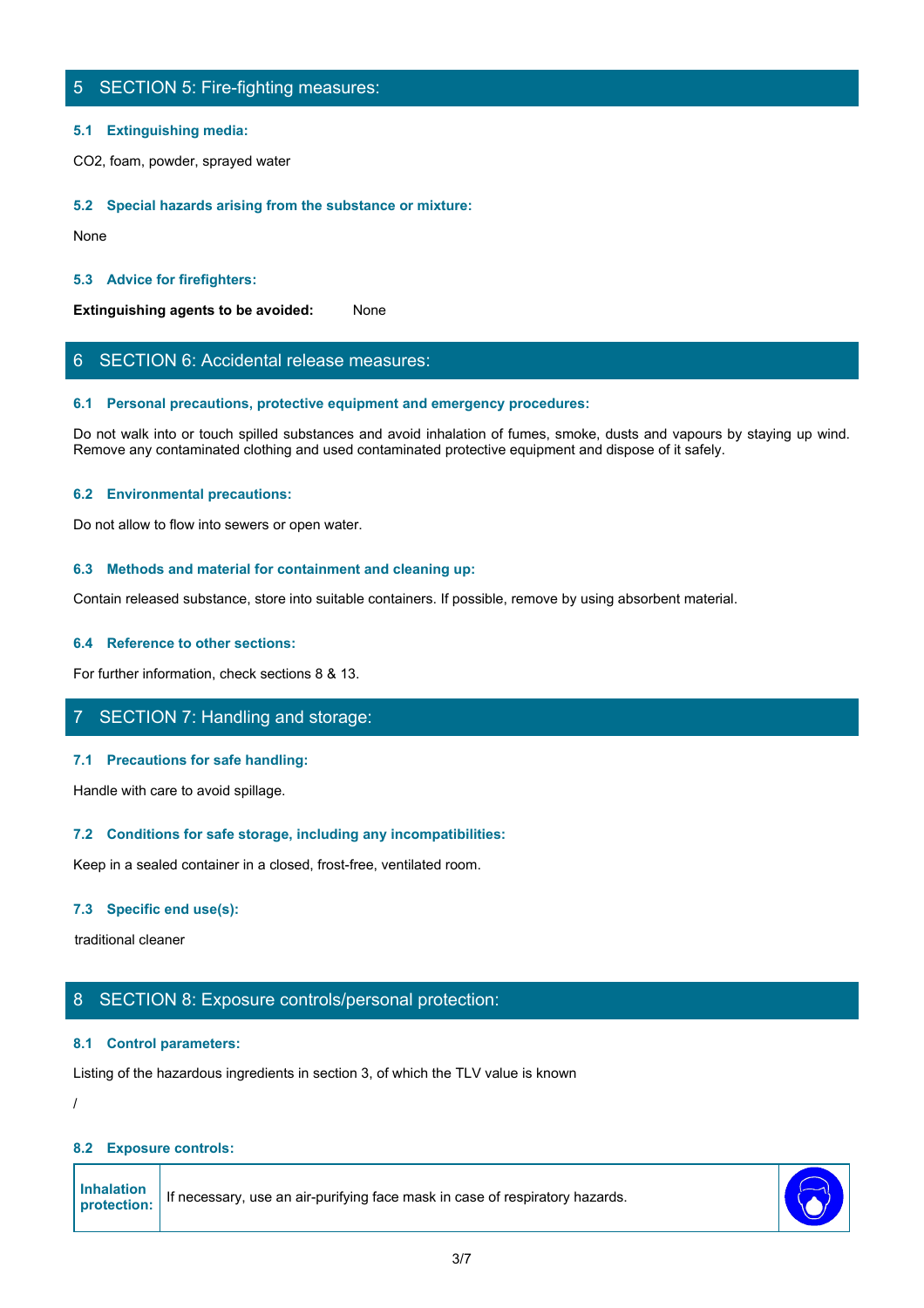| Handling with nitril-gloves (EN 374). Breakthrough time: >480' Material thickness: 0,35 mm.<br><b>Skin</b><br>Thoroughly check gloves before use. Take of the gloves properly without touching the outside<br>with your bare hands. The manufacturer of the protective gloves has to be consulted about the<br>protection:<br>suitability for a specific work station. Wash and dry your hands. |
|-------------------------------------------------------------------------------------------------------------------------------------------------------------------------------------------------------------------------------------------------------------------------------------------------------------------------------------------------------------------------------------------------|
| Keep an eye-rinse bottle within reach. Tight-fitting safety goggles. Wear a face shield and<br><b>Eye</b><br>protective suit in case of exceptional processing problems.<br>protection:                                                                                                                                                                                                         |
| Wear impermeable clothing. The type of protective equipment depends on the concentration and<br><b>Other</b><br>amount of hazardous substances at the work station in question.<br>protection:                                                                                                                                                                                                  |

# 9 SECTION 9: Physical and chemical properties:

## **9.1 Information on basic physical and chemical properties:**

| Melting point/melting range:                       | 153 °C             |
|----------------------------------------------------|--------------------|
| <b>Boiling point/Boiling range:</b>                | $\prime$           |
| pH:                                                |                    |
| pH 1% diluted in water:                            | 2.0                |
| Vapour pressure/20°C,:                             |                    |
| Vapour density:                                    | Not applicable     |
| Relative density, 20°C:                            | 1.6650 kg/l        |
| Appearance/20°C:                                   | Solid              |
| Flash point:                                       |                    |
| Flammability (solid, gas):                         | Not applicable     |
| Auto-ignition temperature:                         | $\prime$           |
| Upper flammability or explosive limit,<br>(Vol %): |                    |
| Lower flammability or explosive limit,<br>(Vol %): |                    |
| <b>Explosive properties:</b>                       | Not applicable     |
| <b>Oxidising properties:</b>                       | Not applicable     |
| <b>Decomposition temperature:</b>                  |                    |
| Solubility in water:                               | Completely soluble |
| Partition coefficient: n-octanol/water:            | Not applicable     |
| Odour:                                             | characteristic     |
| <b>Odour threshold:</b>                            | Not applicable     |
| Dynamic viscosity, 20°C:                           |                    |
| Kinematic viscosity, 40°C:                         |                    |
| Evaporation rate (n-BuAc = 1):                     |                    |

## **9.2 Other information:**

| Volatile organic component (VOC): |             |
|-----------------------------------|-------------|
| Volatile organic component (VOC): | $0.000$ g/l |
| <b>Sustained combustion test:</b> |             |

# 10 SECTION 10: Stability and reactivity:

### **10.1 Reactivity:**

Stable under normal conditions.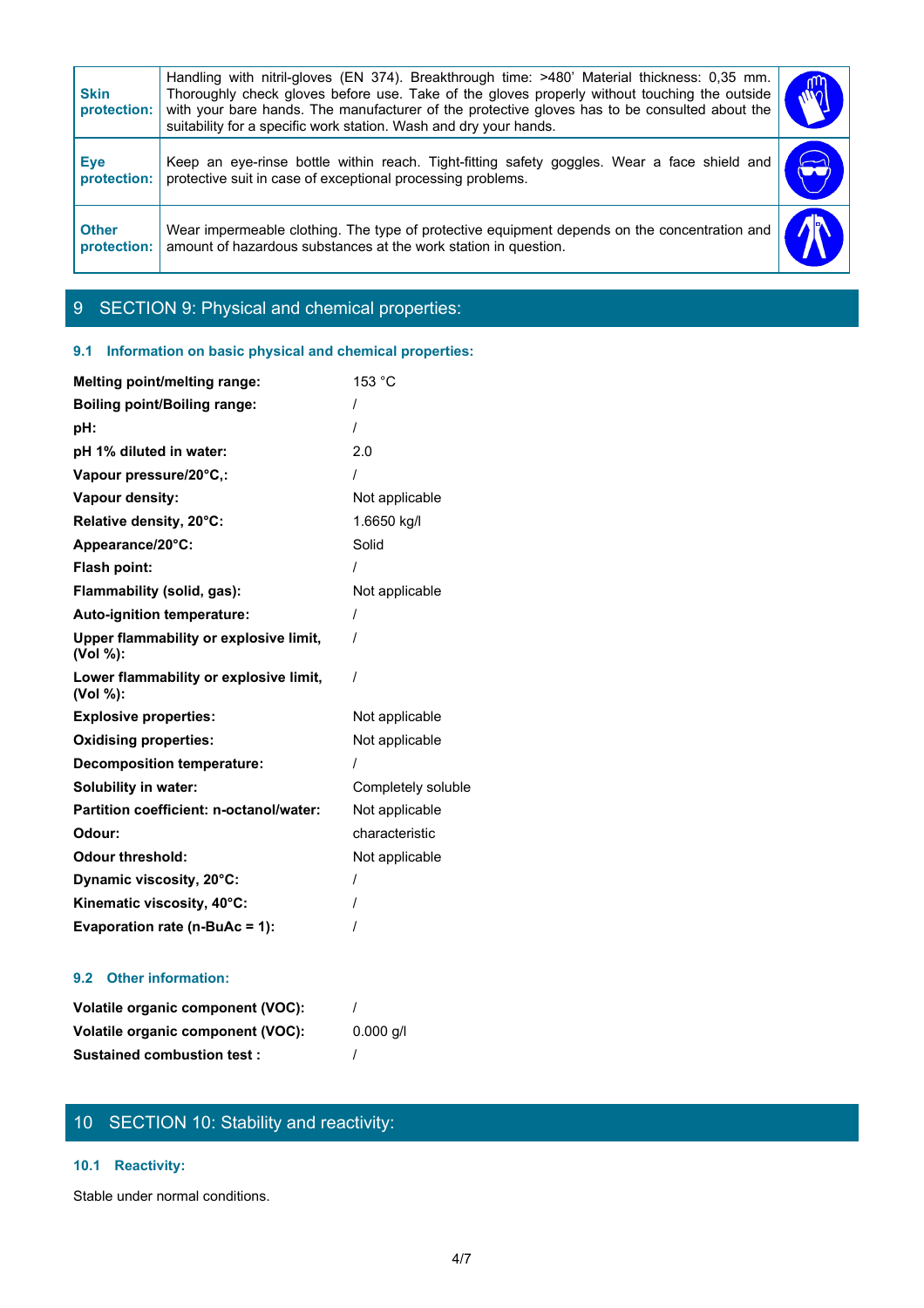### **10.2 Chemical stability:**

Extremely high or low temperatures.

### **10.3 Possibility of hazardous reactions:**

None with the contract of the contract of the contract of the contract of the contract of the contract of the contract of the contract of the contract of the contract of the contract of the contract of the contract of the

### **10.4 Conditions to avoid:**

Protect from sunlight and do not expose to temperatures exceeding + 50°C.

### **10.5 Incompatible materials:**

None with the contract of the contract of the contract of the contract of the contract of the contract of the contract of the contract of the contract of the contract of the contract of the contract of the contract of the

### **10.6 Hazardous decomposition products:**

Under recommended usage conditions, hazardous decomposition products are not expected.

# 11 SECTION 11: Toxicological information: **11.1 Information on toxicological effects: H319 Eye Irrit. 2:** Causes serious eye irritation.

| <b>H335 STOT SE 3:</b>                 | .<br>May cause respiratory irritation. |                                                   |  |
|----------------------------------------|----------------------------------------|---------------------------------------------------|--|
| Calculated acute toxicity, ATE oral:   |                                        |                                                   |  |
| Calculated acute toxicity, ATE dermal: |                                        |                                                   |  |
| <b>Citric Acid</b>                     | $DFA = 1$                              | $\sim$ $\sim$ 000 $\sim$ $\sim$ $\sim$ 0.4 $\sim$ |  |

| Citric Acid | LD50 oral, rat:                           | $\geq$ 5 000 mg/kg |
|-------------|-------------------------------------------|--------------------|
|             | LD50 dermal, rabbit:                      | $\geq$ 5 000 mg/kg |
|             | LC50, Inhalation, rat, 4h: $\geq$ 50 mg/l |                    |

# 12 SECTION 12: Ecological information:

### **12.1 Toxicity:**

| Citric Acid | $LC50$ (Fish):  | 440 - 760 mg/l (48h) |
|-------------|-----------------|----------------------|
|             | LC50 (Daphnia): | 1535 mg/l (24h)      |
|             | EC50 (Daphnia): | 1535 mg/l (24h)      |

### **12.2 Persistence and degradability:**

No additional data available

### **12.3 Bioaccumulative potential:**

No additional data available

### **12.4 Mobility in soil:**

| Water hazard class, WGK (AwSV): |                    |
|---------------------------------|--------------------|
| Solubility in water:            | Completely soluble |

### **12.5 Results of PBT and vPvB assessment:**

No additional data available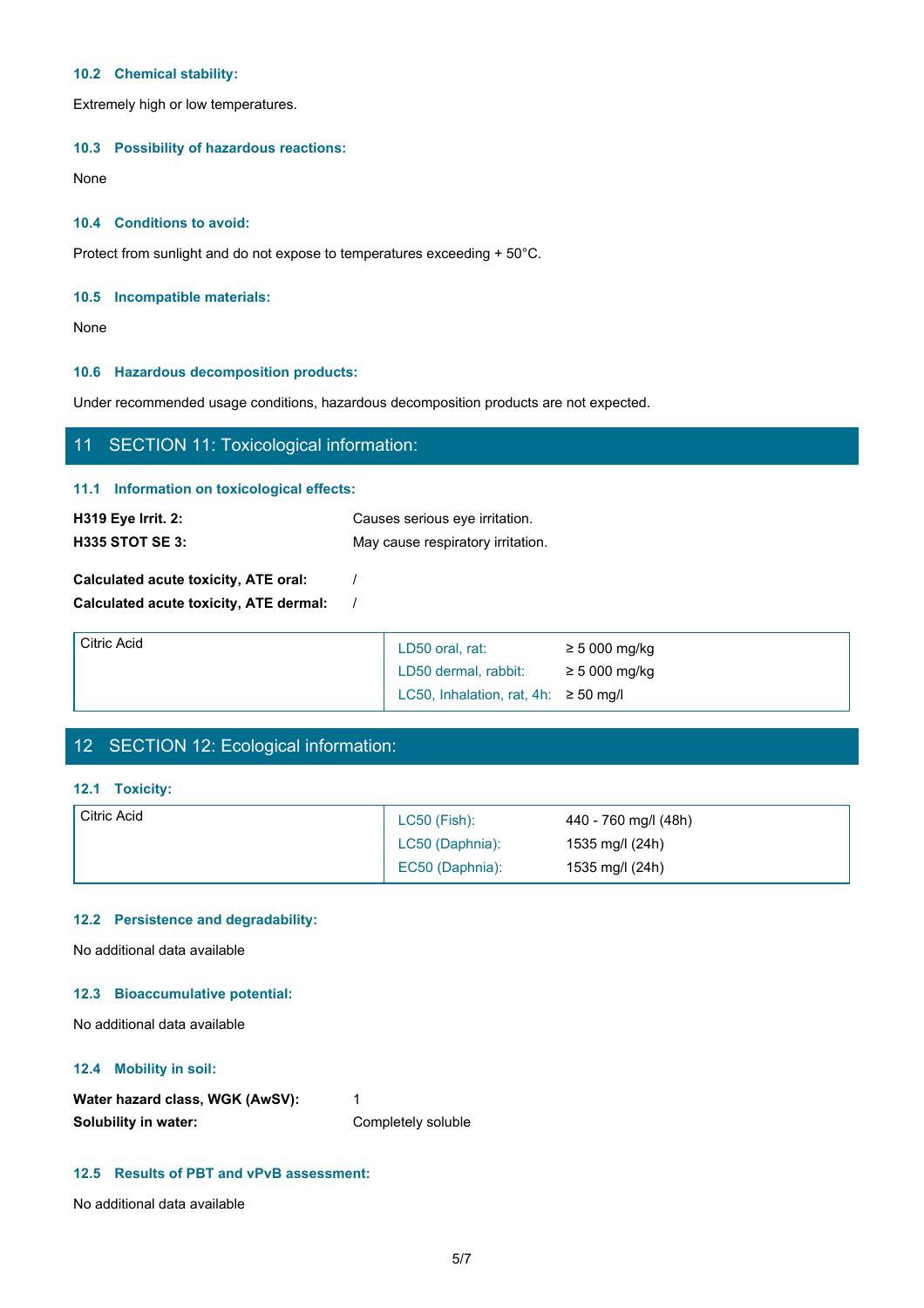#### **12.6 Other adverse effects:**

No additional data available

### 13 SECTION 13: Disposal considerations:

### **13.1 Waste treatment methods:**

The product may be discharged in the indicated percentages of utilization, provided it is neutralised to pH 7. Possible<br>The product may be discharged in the indicated percentages of utilization, provided it is neutralised restrictive regulations by local authority should always be adhered to.

# 14 SECTION 14: Transport information:

#### **14.1 UN number:**

Not applicable

### **14.2 UN proper shipping name:**

ADR, IMDG, ICAO/IATA not applicable

### **14.3 Transport hazard class(es):**

| Class(es):                           | Not applicable |
|--------------------------------------|----------------|
| Identification number of the hazard: | Not applicable |

### **14.4 Packing group:**

Not applicable

### **14.5 Environmental hazards:**

Not dangerous to the environment

#### **14.6 Special precautions for user:**

| <b>Hazard characteristics:</b> | Not applicable |
|--------------------------------|----------------|
| <b>Additional guidance:</b>    | Not applicable |

# 15 SECTION 15: Regulatory information:

### **15.1 Safety, health and environmental regulations/legislation specific for the substance or mixture:**

| Water hazard class, WGK (AwSV):             |             |
|---------------------------------------------|-------------|
| Volatile organic component (VOC):           |             |
| Volatile organic component (VOC):           | $0.000$ q/l |
| Composition by regulation (EC)<br>648/2004: | None        |

### **15.2 Chemical Safety Assessment:**

No data available

# 16 SECTION 16: Other information:

**Legend to abbreviations used in the safety data sheet:**